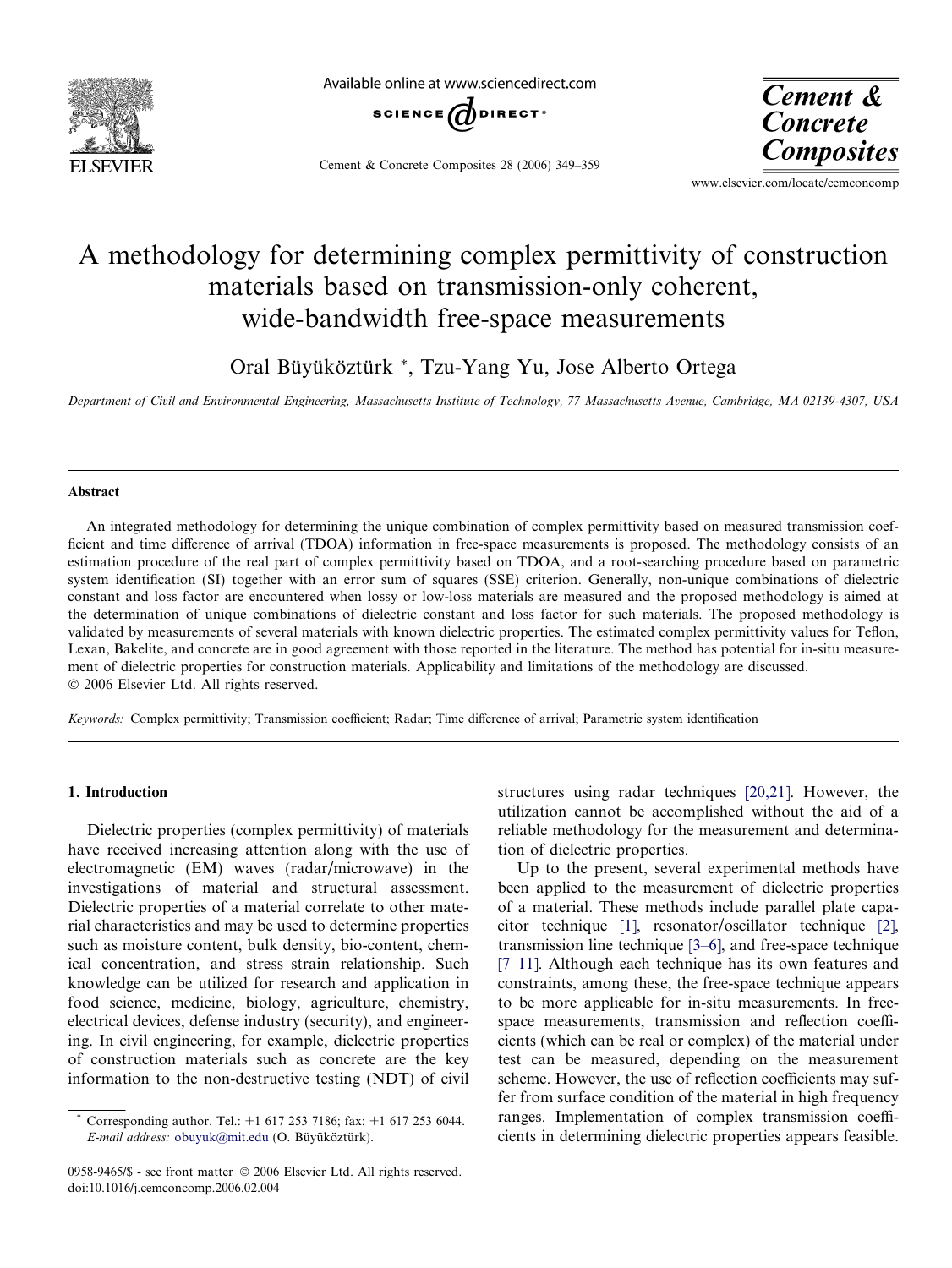However, a unique determination of the complex permittivity may not be directly accomplished with the availability of complex transmission coefficient (real and imaginary parts). This is because one cannot explicitly derive relationships between the real and imaginary parts of the complex permittivity with the respective real and imaginary parts of complex transmission coefficient. Typical approach to solve such problems is the use of rootsearching or optimization techniques, which search for the most reasonable (optimal) combination within given range of variables. An error evaluation criterion is usually needed in the object function, which serves as the basis for determining the optimal solution. For lossless materials, a unique optimal combination can be expected after the application of root-searching techniques at single frequency. However, for lossy or low-loss materials such as concrete, multiple combinations of real and imaginary parts of complex permittivity for the same transmission coefficient at single frequency are observed [\[8,12–14\].](#page-9-0)

The objective of this paper is to propose an integrated methodology for determining unique combinations of complex permittivity using transmission coefficient and the time difference of arrival (TDOA) information (both obtained from free-space measurement) for low-loss materials. Experimental measurements are conducted in coherent condition which suggests the proportionality between the signal-to-noise ratio (SNR) and the length of signals. The coherent condition provides a consistent phase from measurement to measurement. In the experimentation, frequency domain measurements are made through a network analyzer using frequency bands ranging from 8 GHz to 18 GHz. In this paper, first, definition of dielectric properties is given followed by a brief review of current measurement techniques for determining these properties. A detailed description of the proposed methodology is then provided. Validation of the proposed methodology is performed by comparing the determined dielectric properties of Teflon, Lexan, Bakelite with reported values. Further application of the method is given by measurements on Portland cement concrete (PCC) slabs and a glass fiber-reinforced polymer (GFRP) sheet. Experimental set-up as a basis for the measurements is described. Implementation issues and limitations of the methodology are discussed.

# 2. Definition of dielectric properties

Dielectric properties of materials can be interpreted both macroscopically and microscopically. From the macroscopic point of view they are the relationship between the applied electric field strength  $\overline{E}$  (V/m<sup>2</sup>) and the electric displacement  $\overline{D}$  (C/m<sup>2</sup>) in the material. Microscopically, dielectric properties represent the polarization ability of molecules in the material corresponding to an externally applied electric field  $\overline{E}$ . In engineering practices, generally, macroscopic descriptions of dielectric properties of materials are used. In this paper, such a characterization of dielectric properties of a material is implemented by the use of a scalar, effective complex permittivity,  $\varepsilon_e^*$ , to account for EM features (polarization and capacitance, dielectric losses, and conductivity) of the material:

$$
\varepsilon_{\rm e}^* = \varepsilon_{\rm e}' - j\varepsilon_{\rm e}'' = \varepsilon^* + \frac{\sigma^*}{j\omega} = \left(\varepsilon' + \frac{\sigma''}{\omega}\right) - j\left(\varepsilon'' + \frac{\sigma'}{\omega}\right) \tag{1}
$$

where  $\varepsilon'_{e}$  is the real part of  $\varepsilon_{e}^{*}$  and represents the ability of a material to store the incident EM energy through wave propagation,  $\varepsilon_{e}^{\prime\prime}$  is the imaginary part of  $\varepsilon_{e}^{*}$  and represents the degree of EM energy losses in the material, j is the imaginary number;  $\varepsilon^* = \varepsilon' - j\varepsilon''$  is the complex permittivity (F/m),  $\sigma^* = \sigma' + j\sigma''$  is the complex electric conductivity  $(\Omega/m)$ , and  $\omega = 2\pi f$  is the angular frequency (rad/s). The dimensionless relative permittivity  $\varepsilon_{\rm r}^*$  is more frequently used, which is defined as

$$
\varepsilon_{\rm r}^* = \frac{\varepsilon_{\rm e}^*}{\varepsilon_0} = \frac{\varepsilon_{\rm e}' - j\varepsilon_{\rm e}''}{\varepsilon_0} = \varepsilon_{\rm r}' - j\varepsilon_{\rm r}'' \tag{2}
$$

where  $\varepsilon_0$  is the permittivity of free space and  $\varepsilon_0 = 8.85 \times 10^{-12}$  F/m. The real part of the relative permittivity is known as dielectric constant and the imaginary part as loss factor. The ratio between the loss factor and the dielectric constant is called loss tangent. For dielectric materials,  $\varepsilon_{\rm r}'' \geq 0$  and  $\varepsilon_{\rm r}' \gg \varepsilon_{\rm r}''$ 

$$
\tan \delta = \frac{\varepsilon_{\rm r}^{\prime\prime}}{\varepsilon_{\rm r}^{\prime}} \tag{3}
$$

Dielectric constant and loss tangent are functions of measurement frequency, material homogeneity and anisotropy, moisture, and temperature in the material. Various measurement techniques are available for the experimental determination of dielectric properties. A brief review of current techniques is provided in the next section.

# 3. Review of current measurement techniques for dielectric properties

Current measurement techniques for dielectric properties of materials are based on the concept of impedance in which complex permittivity and complex permeability are involved. The material is modeled as a dielectric and the measurements can be made using different techniques in order to calculate the dielectric properties of the material. These techniques are briefly described as follows.

# 3.1. Capacitor model—parallel plate capacitor technique

With this technique, the complex permittivity of materials is measured using a perfect capacitor model. The specimen is placed between two parallel plates made of perfect conductors, and a uniform electric field over a large volume of space is generated [\[1\].](#page-9-0) Parallel plate capacitor technique requires the specimen to possess flat surfaces on its two sides contacting the two parallel plates. The technique is more applicable for a laboratory rather than an in-situ material characterization.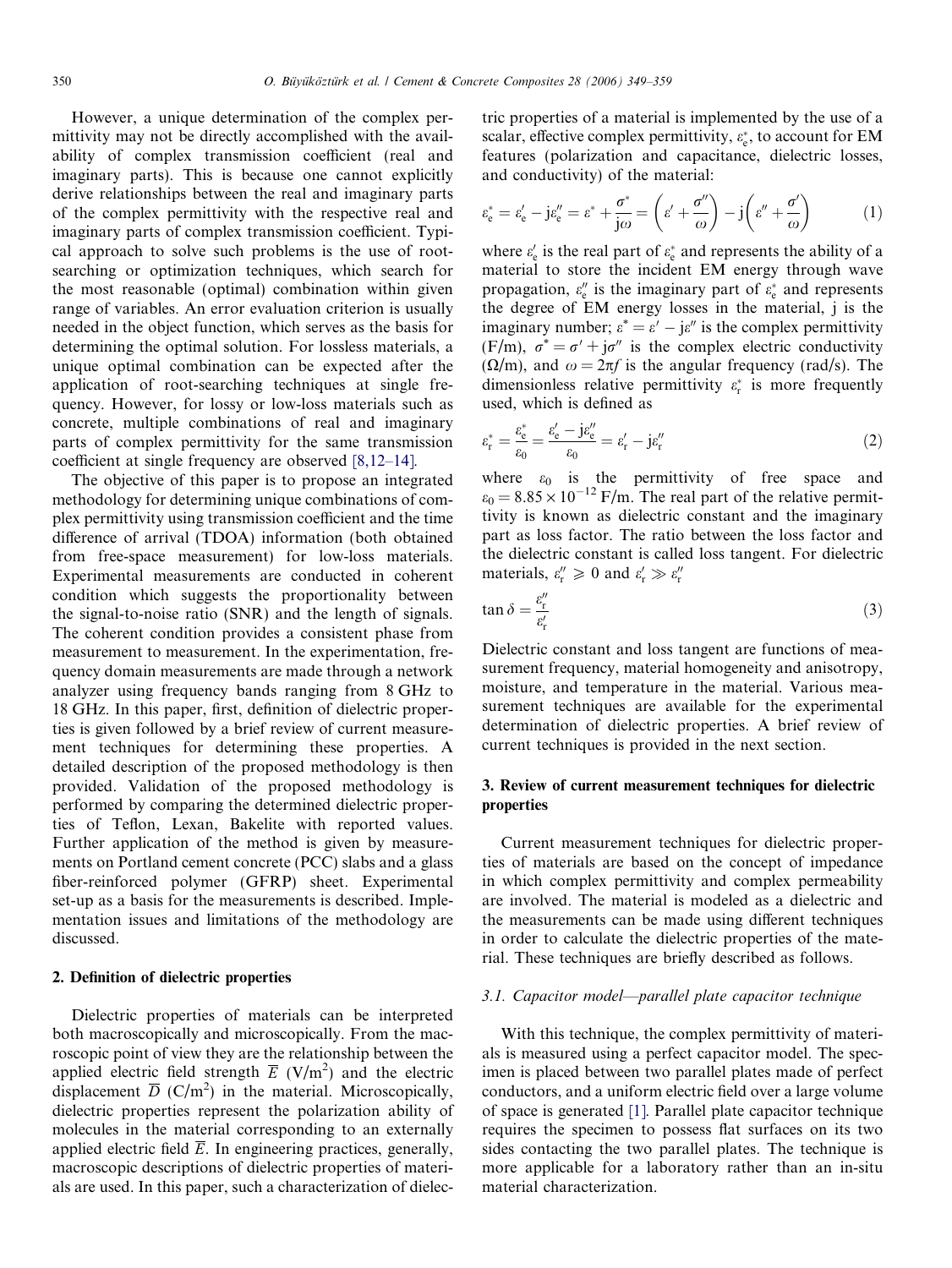### <span id="page-2-0"></span>3.2. Resonator/oscillator model—resonate cavity technique

Resonate cavity technique is suggested by the American Society for Testing and Materials (ASTM) [\[15\]](#page-10-0) as the ASTM D2520 method. Baker-Jarvis et al. [\[2\]](#page-9-0) performed measurements of the dielectric properties of low-loss materials with loss tangent less than 0.005. The method employs closed and open cavity configurations in which resonant EM responses are measured from the material as a basis for determining the real and imaginary parts of the complex permittivity. Resonate cavity technique provides more accurate results than broadband techniques but its results are for one frequency, thus requiring a significant measurement effort when a wide range of frequency response is to be derived. Additionally, with this method one cannot measure sample sizes greater than the cavity of the resonator.

### 3.3. Transmission line model

Open-ended coaxial dielectric probe technique. Coaxial dielectric probe technique is basically a cut-off section of transmission line, and the material is measured by placing the probe on its machined flat surface. The EM fields at the end of the probe change when the probe contacts the material, and permittivity can be computed from the measured reflection signal [\[6\].](#page-9-0) Coaxial probe technique requires an intimate contact between the probe and the specimen to eliminate the measurement error induced by air gap. Application of the technique requires certain conditions with respect to the surface roughness and thickness of the material. For example, Arai et al. [\[4\]](#page-9-0) suggested that the specimen surface roughness should be less than  $0.5 \mu m$  to minimize the air gap error.

Rectangular waveguide technique. Waveguide technique is one of a class of two-port measurement (transmission line) techniques. A sample of the material needs to be machined to fill in the contact area of the waveguide, and the reflection from and transmission through the material is measured. The complex relative permittivity  $\varepsilon_r^*$  and complex relative permeability  $\mu_r^*$  of the specimen is determined using the formula provided by Nicholson and Ross [\[3\].](#page-9-0) Waveguides can only operate in designed frequency bands associated with certain wave propagation modes. Several different samples are needed when the measurement is conducted over a large frequency range. Inaccuracy in the measurement may occur due to the air gap between the waveguide and the specimen, and the dimensions of the specimen [\[5\]](#page-9-0). Waveguide technique can be tedious in terms of sample preparation when the designated frequency band is not available in advance.

# 3.4. Free-space technique

Free-space technique is non-contact and non-destructive. It requires little or no sample preparation. With this technique, broadband characterization of isotropic or anisotropic materials under various incident angles and polarizations can be made. The free-space technique can be further categorized into reflection–transmission [\[7\],](#page-9-0) reflection-only [\[8,11\],](#page-9-0) and transmission-only [\[9\]](#page-9-0) methods, depending on the experimental set-up.

Estimation of dielectric properties based on reflection data will encounter potential difficulties when the radar operates in high frequencies. For example, multiple reflections occurring at boundaries between layers in multilayered systems need to be handled, and the surface condition of the material becomes crucial for wave reflection in high frequencies. Such difficulties can be avoided by the use of transmission coefficient in the estimation of dielectric properties.

However, as mentioned in the introduction section of this paper, the use of transmission coefficients cannot uniquely determine the complex permittivity of lossy or low-loss construction materials such as concrete. Therefore, for such materials, an improved methodology which contains an estimation procedure for the real part of complex permittivity together with a root-searching procedure with minimum estimation error in transmission coefficients is needed. In what follows, such a methodology is proposed and described as a basis for predicting complex permittivity.

### 4. Methodology

This methodology consists of two main components: (1) an estimation procedure of the real part of complex permittivity based on the TDOA information, and (2) a rootsearching procedure of possible combinations of real and imaginary parts of complex permittivity based on parametric SI and SSE criterion. In this section, a theoretical representation of transmission coefficient which is derived from EM wave theory is introduced. The estimation procedure for the real part of complex permittivity using TDOA along with the use of parametric SI and SSE criterion is also described. The overview of the methodology is illustrated in [Fig. 1](#page-3-0).

## 4.1. Theoretical representation of transmission coefficient

The EM wave transmission analysis is based on theoretical transmission coefficients for a two-dimensional model for EM uniform plane wave propagation through a dielectric medium proposed by Kong [\[16\]](#page-10-0) ([Fig. 2](#page-3-0)). By solving Maxwell's equations and applying energy conservation principles with appropriate dispersion relations for the particular case in hand, the expression of the complex transmission coefficient  $T^*$  for transverse electric (TE) waves in normal incidence condition is given as follows:

$$
T^* = \frac{4e^{j(k_{1z}-k_{0z})d_1}}{(1+p_{01})(1+p_{10})(1+R_{01}R_{10}e^{j2k_{1z}d_1})}
$$
(4)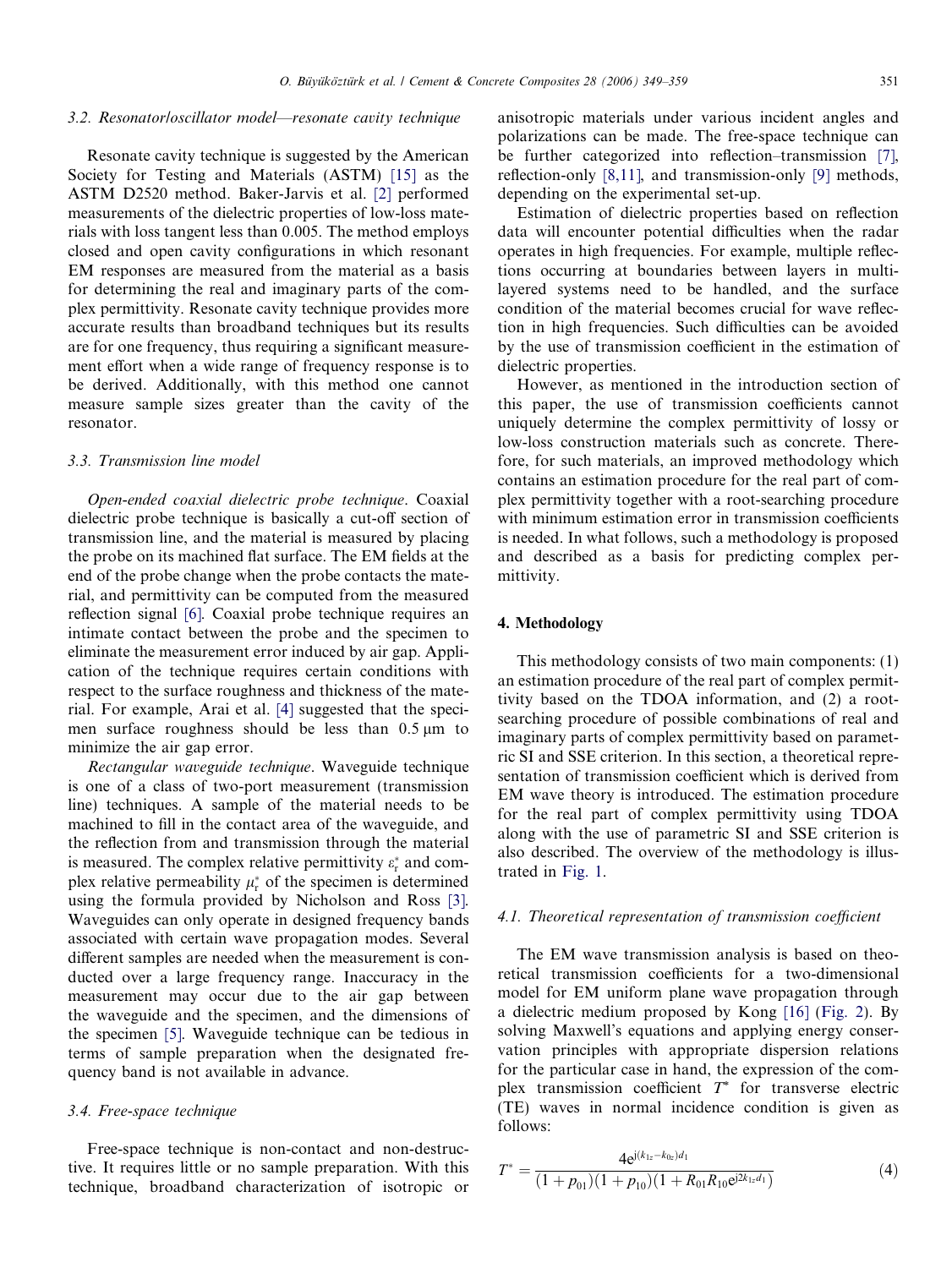<span id="page-3-0"></span>

Fig. 1. Overview of the proposed methodology.



Fig. 2. The two-dimensional model for EM wave transmission analysis.

where  $k_{0z} = \omega \sqrt{\varepsilon_0 \mu_0}$ ,  $k_{1z} = k_{0z} \sqrt{\mu_\text{r}^* \varepsilon_\text{r}^*}$ ,  $p_{01} = \frac{k_{1z}}{k_{0z}} = \frac{1}{p_{10}} = \frac{\mu_0 k_{1z}}{\mu_\text{r}^* k_{0z}}$ ,  $R_{01} = \frac{1-p_{01}}{1+p_{01}}$ ,  $d_1$  = thickness of the specimen,  $\mu_0$  = permeability of free space  $(4\pi \times 10^{-7} \text{ H/m})$ ,  $\mu_r^* =$ complex relative permeability of the specimen,  $\varepsilon_0$  = permittivity of free space  $(8.85 \times 10^{-12} \text{ F/m})$ ,  $\varepsilon_r^* = \varepsilon_r' - \text{j}\varepsilon_r'' = \text{complex relative}$ permittivity of the specimen where  $\varepsilon'_{r}$  and  $\varepsilon''_{r}$  are its real and imaginary parts, respectively. The EM wave propaga-

tion through a dielectric specimen is modeled as a twodimensional problem. The use of this model is justified by the choice of an appropriate experimental set-up, in which uniform plane wave conditions are achieved by satisfying the far-field condition. Additionally, the assumption of material homogeneity in the theoretical model leads to the description of dielectric properties for the bulk material.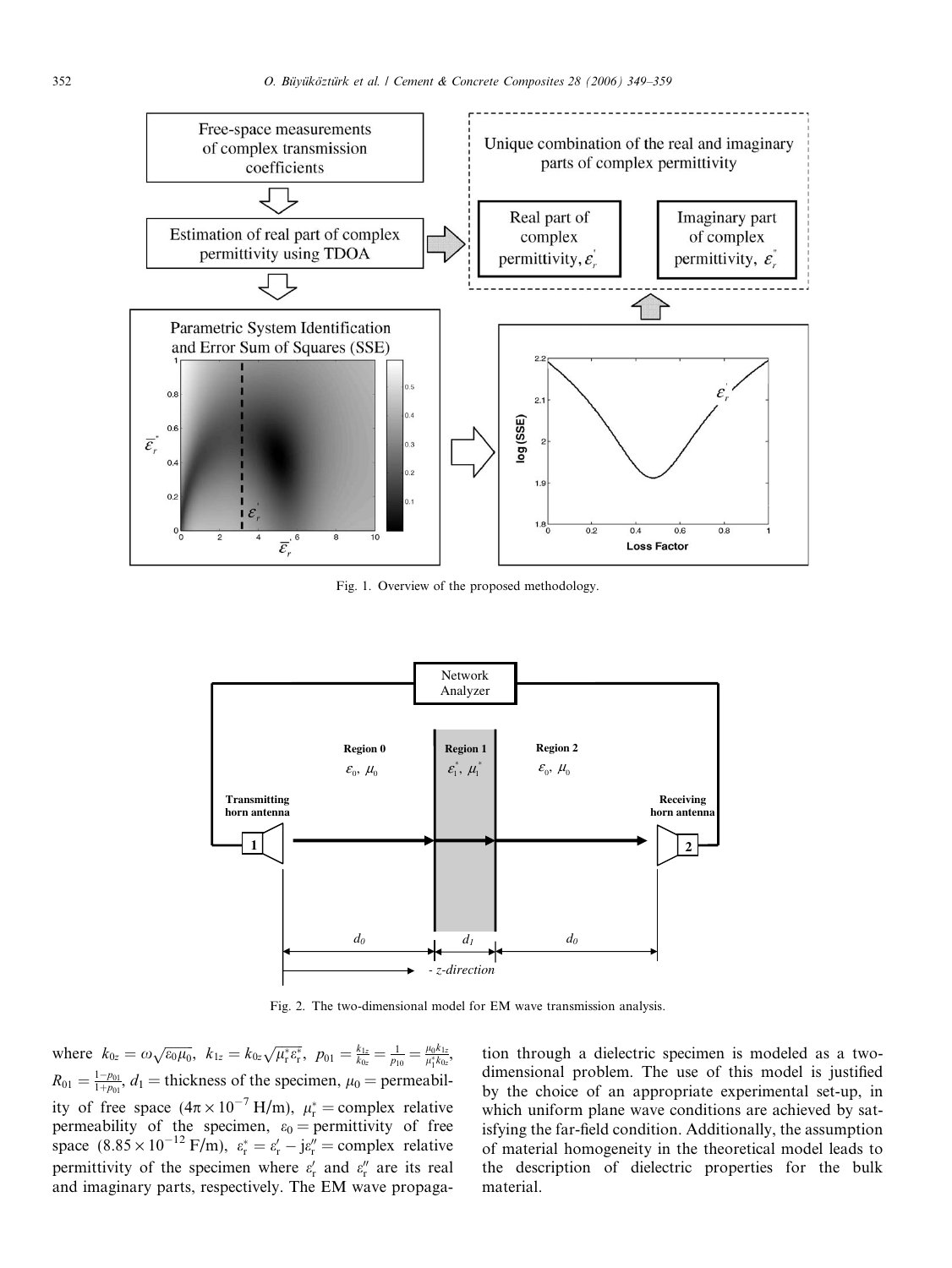# <span id="page-4-0"></span>4.2. Estimation procedure based on time difference of arrival

The TDOA technique is used to estimate the dielectric constant of a low-loss (less conductive) material using experimental measurements of transmission coefficients. This technique is conceptually based on the same twodimensional model for EM wave propagation shown in [Fig. 2](#page-3-0). Under the assumptions of normal incidence, firstpeak response, and minor transmission losses, the time difference of arrival of an EM plane wave due to the presence of the specimen is [\[10\]](#page-9-0)

$$
\Delta t = \frac{d}{c} \left( \sqrt{\varepsilon_{\rm r}^{\prime}} - 1 \right) \tag{5}
$$

where  $\Delta t$  constitutes the additional propagation time (time difference of arrival) between the transmitting and receiving antennas when the specimen is present compared to the measurement when the specimen is absent. The estimation of  $\Delta t$  is achieved by processing the measured transmission coefficient from frequency-domain to time-domain using inverse Fourier transformation. Eq. (5) can be used as a tool for assessing the dielectric constant of the specimen by estimating its time difference of arrival using a set of experimentally measured transmission coefficients. The expression of dielectric constant can be derived from Eq. (5) as follows:

$$
\varepsilon_{\rm r}^{\prime} = \left(1 + \frac{c \cdot \Delta t}{d}\right)^2\tag{6}
$$

The accuracy of the  $\Delta t$  estimation depends on the bandwidth of the signal being processed and the accurate measurement of the specimen thickness. Note that Eqs. (5) and (6) must be modified when the loss factor is significant. This estimate will be the basis for the identification of the complex permittivity that characterizes the dielectric material specimen.

# 4.3. Root-searching procedure based on parametric SI and SSE criterion

As noted by other research studies [\[8,12,14\]](#page-9-0), the complex permittivity cannot be explicitly represented in terms of the transmission coefficient  $T^*$  or the scattering parameter ( $S$ parameter),  $S_{21}^*$ , which is the forward transmission gain measured by the transmitting and the receiving radar antennas. Furthermore, the exact solution for the complex permittivity is not straightforward due to the multiple roots associated with Eq. [\(4\)](#page-2-0) for lossy materials [\[13\]](#page-10-0). In order to resolve the problem, a root-searching procedure involving the use of parametric SI and SSE criterion is proposed. Parametric SI refers to the use of a mathematical model to characterize the behavior of a system [\[17\]](#page-10-0), and in this application it is used to provide the theoretical estimation of transmission coefficients. Thereafter, SSE criterion is introduced for evaluating the optimal combination of complex permittivity.

Experimental measurements were conducted in coherent condition where measured complex S-parameter,  $S_{21}^*$ , equals the complex transmission coefficient,  $T^*$ . Coherent condition provides a non-distorted phase in the measurement of  $S_{21}^*$  (between antennas 2 (receiver) and 1 (transmitter)) such that amplitude attenuation within the specimen does not contribute to the measured transmission coefficient. In coherent condition, the magnitude of  $T^*$  expressed in decibel (dB),  $T_{dB}$ , is related to  $S_{21}^*$  by

$$
T_{\rm dB} = 10 \cdot \log \left( S_{21}^* \cdot \bar{S}_{21}^* \right) \tag{7}
$$

where  $T_{dB}$  is a real number and  $\bar{S}_{21}^*$  is the complex conjugate of  $S_{21}^*$ . Since it is observed from Eq. [\(4\)](#page-2-0) that  $T^*$  is a function of measurement frequency, thickness of the dielectric specimen, and the complex permittivity (dielectric constant and loss factor),  $T_{dB}$  can also be expressed as

$$
T_{\text{dB}} = T_{\text{dB}}(\omega, d, \varepsilon_{\text{r}}', \varepsilon_{\text{r}}'') \tag{8}
$$

The measured  $T_{dB}$ , denoted by  $T_{dB}^{m}$ , can be calculated by substituting the measured  $S_{21}^*$  into Eq. (7). [Fig. 3](#page-5-0) shows the  $T_{\text{dB}}^{\text{m}}$  values as a function of frequency for the measured materials of Teflon, Lexan, Bakelite, GFRP, and concrete. The theoretical/predicted  $T_{\text{dB}}$ , denoted by  $T_{\text{dB}}^{\text{p}}$ , can be calculated by substituting theoretical  $T^*$  into Eq. (7), given possible combinations of  $\varepsilon'_{r}$  and  $\varepsilon''_{r}$ . Parametric SI is carried out by generating a set of  $T_{\text{dB}}^{\text{p}}$  from the possible combinations of  $\varepsilon'_{r}$  and  $\varepsilon''_{r}$ . From the possible combinations of  $\varepsilon'_{r}$  and  $\varepsilon_{\rm r}^{\rm w}$ , those resulting in minimum difference between  $T_{\rm dB}^{\rm m}$  (measurement) and  $T_{\rm dB}^{\rm p}$  (theory) will be the estimates closest to the real values.

Estimation error is evaluated using an error sum of squares (SSE) criterion. Each combination of the estimated  $\varepsilon_{\rm r}^{\prime}$  and  $\varepsilon_{\rm r}^{\prime\prime}$  provides a corresponding SSE value, which is calculated by

$$
SSE\left(\varepsilon_{\rm r}', \varepsilon_{\rm r}''\right) = \sum_{i=1}^{n} \left|T_{\rm dB}^{\rm m}(\omega_i) - T_{\rm dB}^{\rm p}\left(\omega_i, \varepsilon_{\rm r}', \varepsilon_{\rm r}''\right)\right|^2 \tag{9}
$$

where  $n$  is the number of frequency bands. With the assistance of SSE criterion, an error surface is generated for various combinations of  $\varepsilon'_{r}$  and  $\varepsilon''_{r}$ , as shown in [Fig. 4.](#page-6-0) Using the estimated dielectric constant (from TDOA) a corresponding error curve containing various combinations of loss factor can be located from the error surface, as shown in [Fig. 5.](#page-7-0) The most possible loss factor is determined by selecting the one with minimum error on the curve. Hence, the root-searching procedure is accomplished.

### 4.4. Validation and application

In order to evaluate the predictions from the proposed methodology, experimental measurements of transmission coefficients were conducted for several materials whose dielectric properties are known from the literature. These materials are Teflon, Lexan, and Bakelite. In addition, Portland cement concrete and glass fiber-reinforced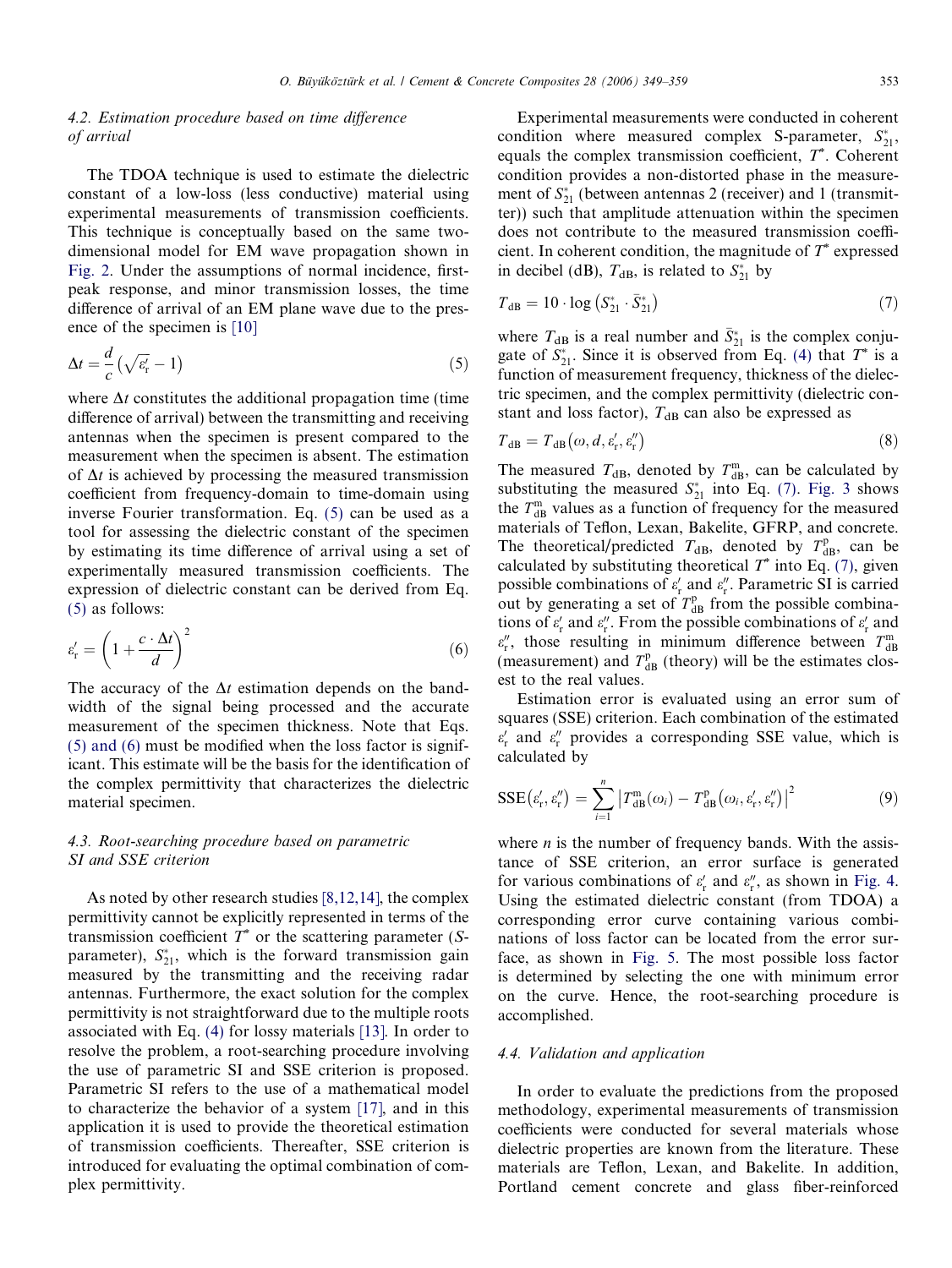<span id="page-5-0"></span>

Fig. 3. Magnitude of experimental complex transmission coefficient (in dB).

polymer (GFRP) specimens were also measured as examples of construction materials.

#### 4.4.1. Sample description and experimental configuration

For the measurements, slab-type material specimens of 305mm-by-305mm cross-section with varying thicknesses were used. The selected width and height of the specimens meet the requirement of radar measurements in the farfield condition. [Table 1](#page-7-0) shows the various specimen thicknesses for the materials used. The concrete sample was manufactured with a cement/sand/aggregate mix ratio of 1:2.25:3.2 by weight. The water-to-cement ratio  $(w/c)$  was 0.60. Portland cement of Type I was used. The uniaxial compression strength of the concrete was 24 MPa at 28 days. The glass fiber-reinforced polymer (GFRP) sample was manufactured by extruding a 305mm-by-305mm square from a unidirectional fiber woven sheet, which was then saturated with an epoxy thermoset polymer. The sample was cured for 7 days before testing.

The experimental set-up used in this study to measure the transmission of EM waves through a dielectric material involves a network analyzer and a pair of horn antennas. The network analyzer was a Hewlett Packard Model 8510C that was operated in step frequency mode. At each frequency the network analyzer performs a measurement of the complex transmission coefficient. The objective of the experiments was to obtain the complex transmission coefficients for a broad range of frequencies. A schematic of the experimental set-up is shown in [Fig. 2](#page-3-0).

Transmission measurements were collected from Xband through Ku-band (8–18 GHz) with a frequency step of 12.5 MHz. A typical set of measurements consisted of amplitudes (dB), phase angles (deg), and their corresponding frequency. Raw data was then properly calibrated using free-range measurements, which were conducted in the absence of the specimen. Far-field test conditions were ensured during measurements. The far-field condition is required to ensure that the wave front is approximately plane, which is directly related to the theoretical methodology for dielectric property characterization. Far-field conditions also minimize complex wave behavior in nearfield between the horn antennas and the specimen. Considering the highest frequency of 18 GHz for the proposed experiments, it was calculated that the specimen should be placed at least 10.8 cm away from the horn antennas, and the minimum area of the slab specimens should be greater than  $161.29 \text{ cm}^2$  for adequate illumination to satisfy the far-field condition. The applied experimental set-up meets these requirements. Direct coupling between the horn antennas is also eliminated in this experimental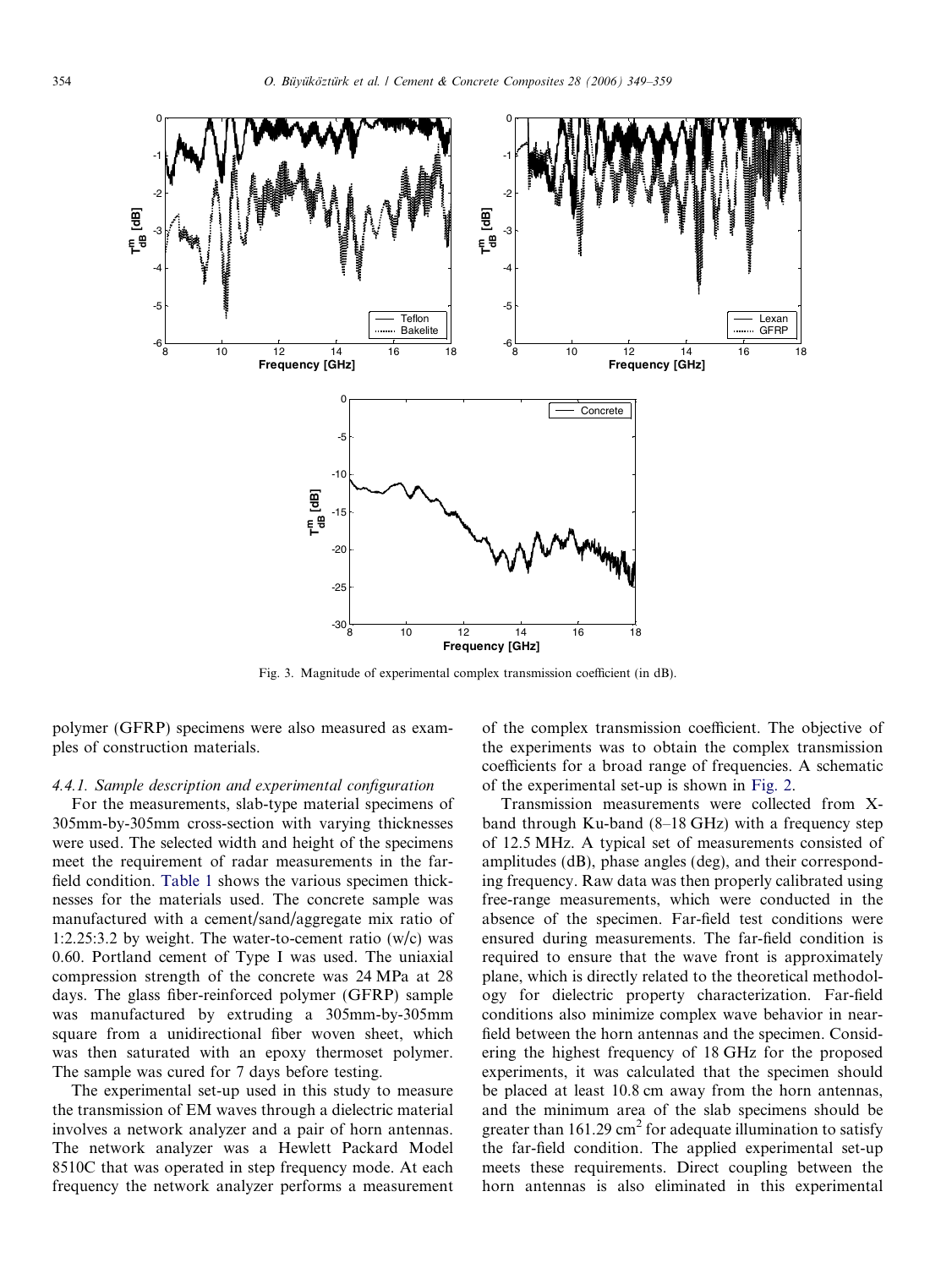<span id="page-6-0"></span>

Fig. 4. The estimation error surfaces using parametric SI and SSE criterion: (a) teflon, (b) lexan, (c) bakelite, (d) portland cement concrete.

set-up due to the use of the network analyzer. The unwanted coupling between antennas is measured in freerange and stored in the phase angle information collected by the network analyzer. This information is then used in the calibration of all consequent measurements [\[18\].](#page-10-0)

# 4.4.2. Estimation of the dielectric constant using TDOA

The TDOA technique was used to estimate the dielectric constant of materials under investigation from both X- and Ku-bands. After performing inverse Fourier transformation of the experimental transmission coefficient data, the time differences of arrival  $(\Delta t)$  for the materials considered in this study were calculated. These results are tabulated in [Table 2.](#page-7-0) Using the time difference of arrival information, application of Eq. [\(6\)](#page-4-0) yielded estimates for dielectric constants, which are also tabulated in [Table 2.](#page-7-0) For the case of GFRP the TDOA technique could not provide reliable results due to the very small thickness of the specimen.

# 4.4.3. Root-searching results of loss factor

Following the previously described procedure, the loss factor can be found by extracting an error curve using TDOA (shown in [Fig. 5\)](#page-7-0) from the error surface generated by parametric SI and SSE criterion. The loss factor corresponding to the minimum SSE on the error curve is identified as the most appropriate value. The estimated loss factors thus found are given in [Table 3](#page-7-0) for the test materials.

# 4.5. Discussion

From the results, it is found that a unique combination of real and imaginary parts of the complex permittivity can be found through the proposed methodology for low-loss materials, such as Teflon, Bakelite, Lexan, and dried/hardened concrete in this study. The non-uniqueness problem of real and imaginary parts of complex permittivity has been resolved, and appropriate values were predicted using the integrated methodology. The method has potential for in-situ measurement of dielectric properties for construction materials.

The estimated results of complex permittivity using the proposed methodology are summarized in [Table 3](#page-7-0). The estimated dielectric constant values of Teflon, Lexan, Bakelite, and concrete are close to the reported values or within the ranges reported in the literature. It is emphasized that the values found using the proposed methodology for dielectric constants and loss factors are not expected to exactly comparable with the reported values in the literature because of the differences in frequency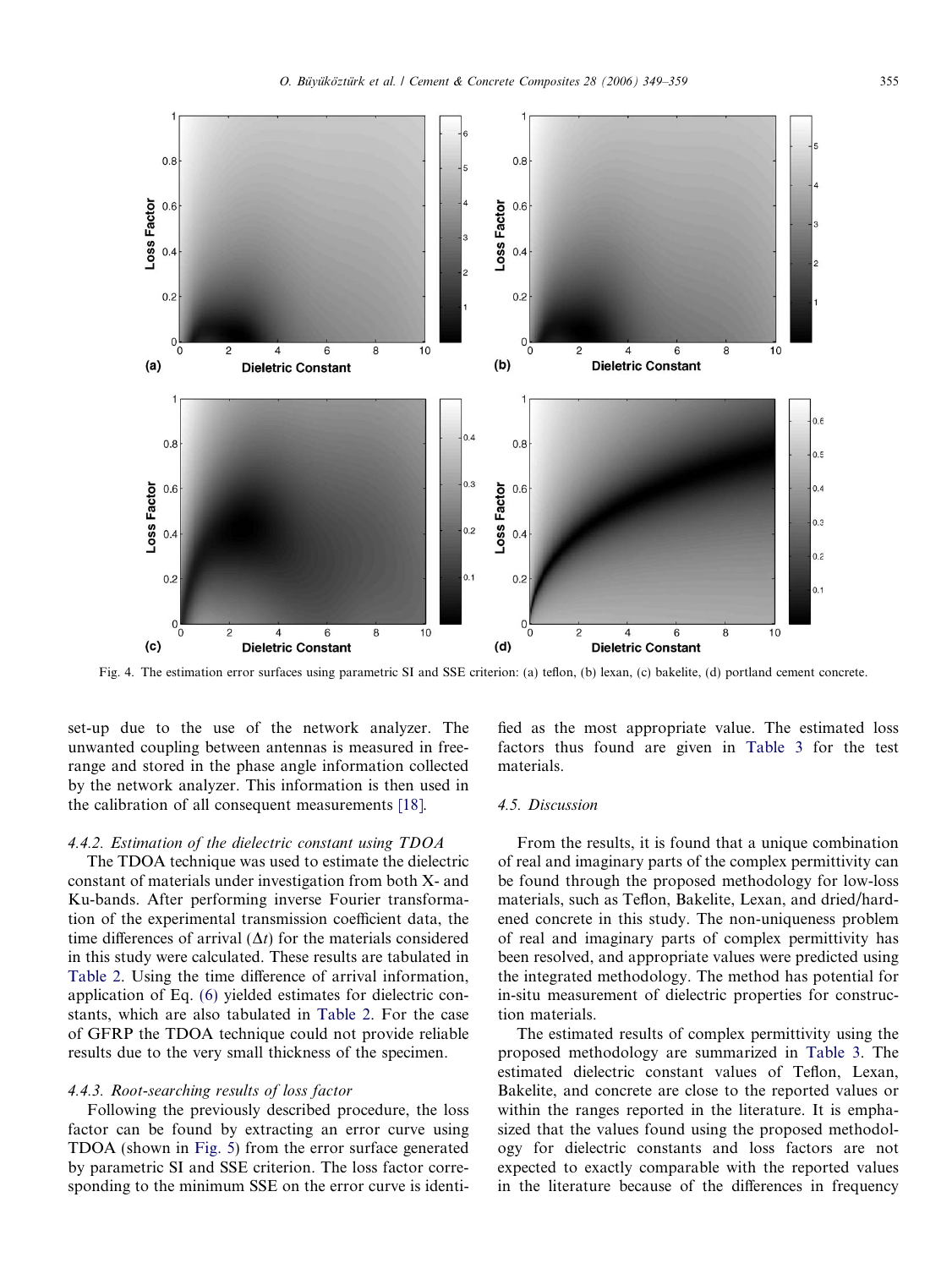<span id="page-7-0"></span>

Fig. 5. Results of root-searching procedure for identification of imaginary part of complex permittivity: (a) teflon, (b) lexan, (c) bakelite, (d) portland cement concrete.

Table 1

| Specimen thickness       |                |  |  |  |  |
|--------------------------|----------------|--|--|--|--|
| Material                 | Thickness (mm) |  |  |  |  |
| Teflon                   | 6              |  |  |  |  |
| Lexan                    | 6              |  |  |  |  |
| <b>Bakelite</b>          | 6              |  |  |  |  |
| Portland cement concrete | 50             |  |  |  |  |
| <b>GFRP</b>              | 15             |  |  |  |  |

Table 2 Dielectric constant estimation based on TDOA for 8–18 GHz frequency range

| $\cdots$ |                 |                                  |  |  |
|----------|-----------------|----------------------------------|--|--|
| Material | $\Delta t$ (ns) | Estimated dielectric<br>constant |  |  |
| Teflon   | 0.007           | 1.79                             |  |  |
| Lexan    | 0.012           | 2.48                             |  |  |
| Bakelite | 0.030           | 5.95                             |  |  |
| Concrete | 0.235           | 5.69                             |  |  |

ranges specimen preparation, and measurement techniques. Note that in Table 3 the loss factor comparison

Table 3 Characterization of complex permittivity for the test materials

| Material | Estimated  | Estimated | Dielectric         |
|----------|------------|-----------|--------------------|
|          | dielectric | loss      | constant from      |
|          | constant   | factor    | literature         |
| Teflon   | 1.79       | 0.04      | $2.0$ [19]         |
| Lexan    | 2.48       | 0.04      | 2.77 [23]          |
| Bakelite | 5.95       | 0.28      | $5.0$ [22]         |
| Concrete | 5.69       | 0.62      | $4.44 - 7.22$ [20] |

could not be made because of the lack of information on loss factors in the literature. Also, loss factor values are generally more sensitive to measurement frequency and experimental parameters.

Effect of selected frequency bands in TDOA. TDOA estimates for the dielectric property characterization of the materials presented in this study were obtained using the entire set of measurements for the X- and Ku-bands. For practical applications of this methodology, the question arises as to what would be the optimum frequency range to provide a sound estimate for the dielectric constant. Calculations were conducted in 1 GHz, 2 GHz, 3.3 GHz,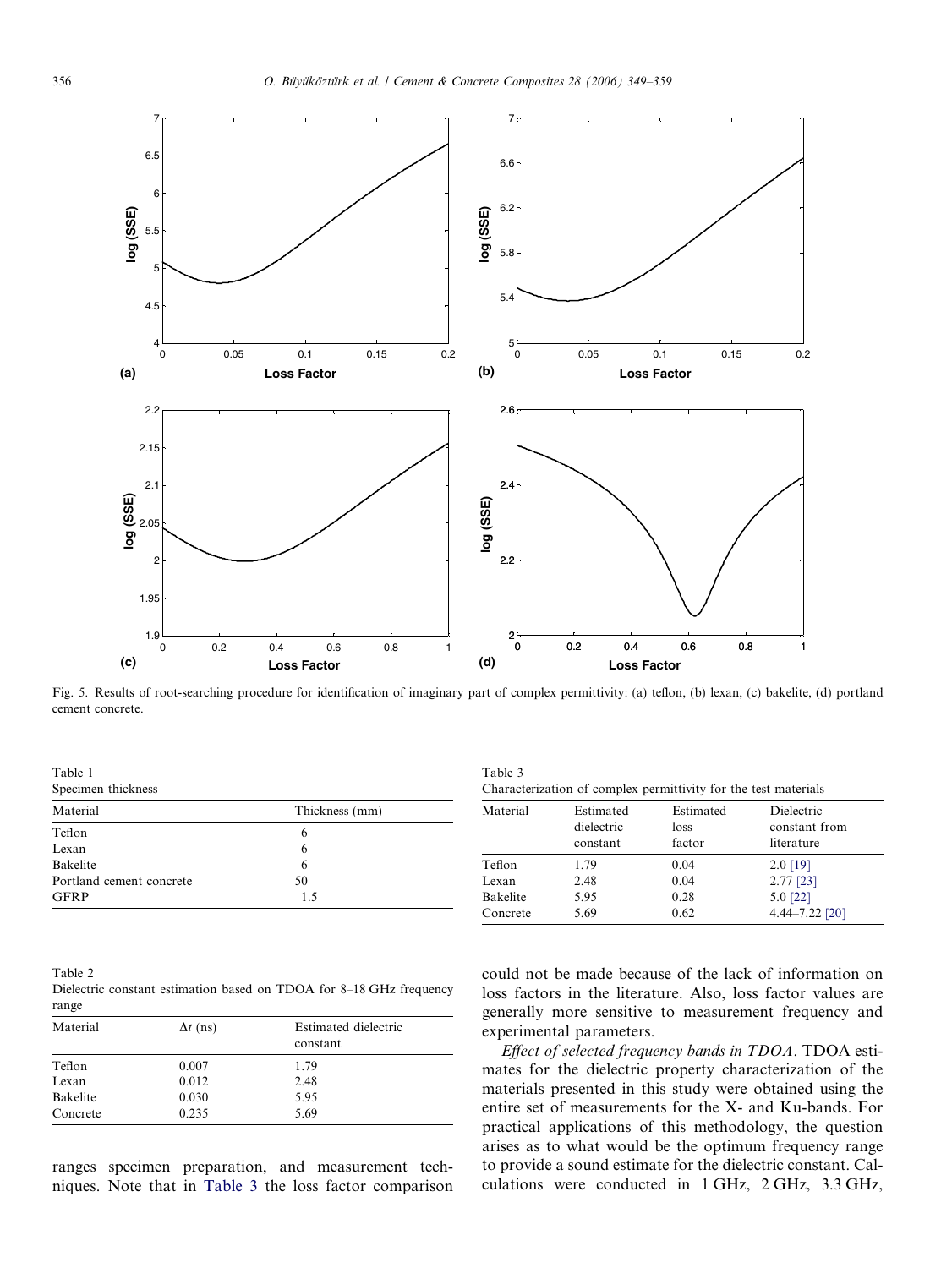Table 4 Estimates for dielectric constant using TDOA for different frequency ranges

| Material |         | Frequency range (GHz) |           |           |       |           |           |       |           |                   |
|----------|---------|-----------------------|-----------|-----------|-------|-----------|-----------|-------|-----------|-------------------|
|          | $8 - 9$ | $9 - 10$              | $10 - 11$ | $11 - 12$ | 12–13 | $13 - 14$ | $14 - 15$ | 15–16 | $16 - 17$ | $17 - 18$         |
| Teflon   | .42     | 5.80                  | 1.89      | 1.89      | 2.37  | 1.18      | 1.32      | 2.28  | 2.28      | 2.34              |
| Lexan    |         | 6.05                  | 6.96      | 2.25      | 2.53  | 2.06      | 4.53      | 3.61  | 2.41      | 3.23              |
| Bakelite | -       | 0.96                  | 14.75     | 5.38      | 8.86  | 8.17      | 5.45      | 4.69  | 9.76      | $\hspace{0.05cm}$ |
| Concrete | 4.80    | 6.03                  | 6.64      | 5.30      | 5.01  | 4.66      | 8.04      | 6.76  | 5.99      | 4.47              |

5 GHz, and 10 GHz intervals covering the range from 8 GHz to 18 GHz to study the effect of frequency bandwidth. Table 4 presents a summary of different estimates of dielectric constant using TDOA that were calculated in 1 GHz bandwidth. The convergence of these estimate curves is evaluated by the variance shown in Fig. 6. It is observed that estimates calculated from narrow frequency bandwidths may provide poor estimates for dielectric constant. Accurate estimates using the TDOA technique require the use of wide frequency bandwidths for uniquely identifying the dielectric constant. Reliable estimation was achieved when frequency bandwidth used exceeded 3.3 GHz in our measurements. The accuracy of such estimation is critical to the subsequent determination of the loss factor.

Limitations of the use of TDOA.

(1) Effective thickness of specimen—From the results for GFRP, it is observed that the thickness of the sample affects the performance of TDOA technique. Thus, a minimum thickness limitation might apply to the accurate characterization of dielectric constant of construction materials using the proposed methodology. Our preliminary investigations indicate that measurements of specimens of 6 mm or larger would provide acceptable results.



Fig. 6. Convergence of estimates of dielectric constant at difference frequency bandwidths using TDOA.

(2) Accuracy of the use of simplified wave velocity— From EM wave theory it is known that the wave (phase) velocity of EM waves is a function of dielectric properties of materials. For example, for lossy materials, the phase velocity within the medium is [\[16\]](#page-10-0)

$$
v_{\rm p} = \frac{\omega}{k_{\rm R}} = \frac{1}{\sqrt{\mu \varepsilon}} \cdot \left[ \frac{1}{2} \left( \sqrt{1 + \frac{\sigma^2}{\omega^2 \varepsilon^2}} + 1 \right) \right]^{-1/2}
$$
  
(Theoretical  $v_{\rm p}$  for lossy materials) (10)

where  $k_{\text{R}}$  is the real part of the complex wavenumber,  $k = k_{\rm R} + j \cdot k_{\rm I}$ , and  $\mu$  is the magnetic permeability (H/ m). The first order expansion of  $v_p$  provides its approximation as

$$
v_{\rm p} \approx \frac{1}{\sqrt{\mu \varepsilon}} \cdot \left[ 1 + \frac{1}{8} \left( \frac{\sigma}{\omega \varepsilon} \right)^2 \right]^{-1}
$$
  
(Approximated  $v_{\rm p}$  for lossy materials) (11)

For lossless materials  $\sigma = 0$  and the wave velocity becomes

$$
v_{\rm p} = \frac{1}{\sqrt{\mu \varepsilon}} = \frac{c}{\sqrt{\mu_{\rm r}' \varepsilon_{\rm r}'}}
$$
(12)

where  $\mu'_r$  is the relative magnetic permeability. For non-magnetic materials such as concrete,  $v_p$  becomes  $\frac{c}{\sqrt{\epsilon_r}}$  which is the wave velocity representation used in the TDOA estimation. Eq. (12) is used in the TDOA procedure described in this paper because of its simplicity, and it is considered as a convenient approximation of Eq. (11) when  $\sigma/\omega \ll 1$ . To study the accuracy of this approximation, a quantitative study was performed. Wave velocities using Eqs.  $(10)$ – $(12)$ are calculated with respect to different values of  $\sigma$ /  $\omega \varepsilon$  ranging from 0 to 20, shown in [Fig. 7.](#page-9-0) It is observed that the differences between Eqs. (10) and (12) or between Eqs. (11) and (12) may be substantial when  $\sigma/\omega\epsilon$  is greater than 1. In the range of investigation where  $\sigma/\omega \epsilon \leq 0.1$ , the difference between either Eqs.  $(10)$  and  $(12)$  or Eqs.  $(11)$  and  $(12)$  is insignificant as demonstrated in [Fig. 7](#page-9-0)(b). Hence, the use of Eq. (12) in our methodology for low-loss materials is justified.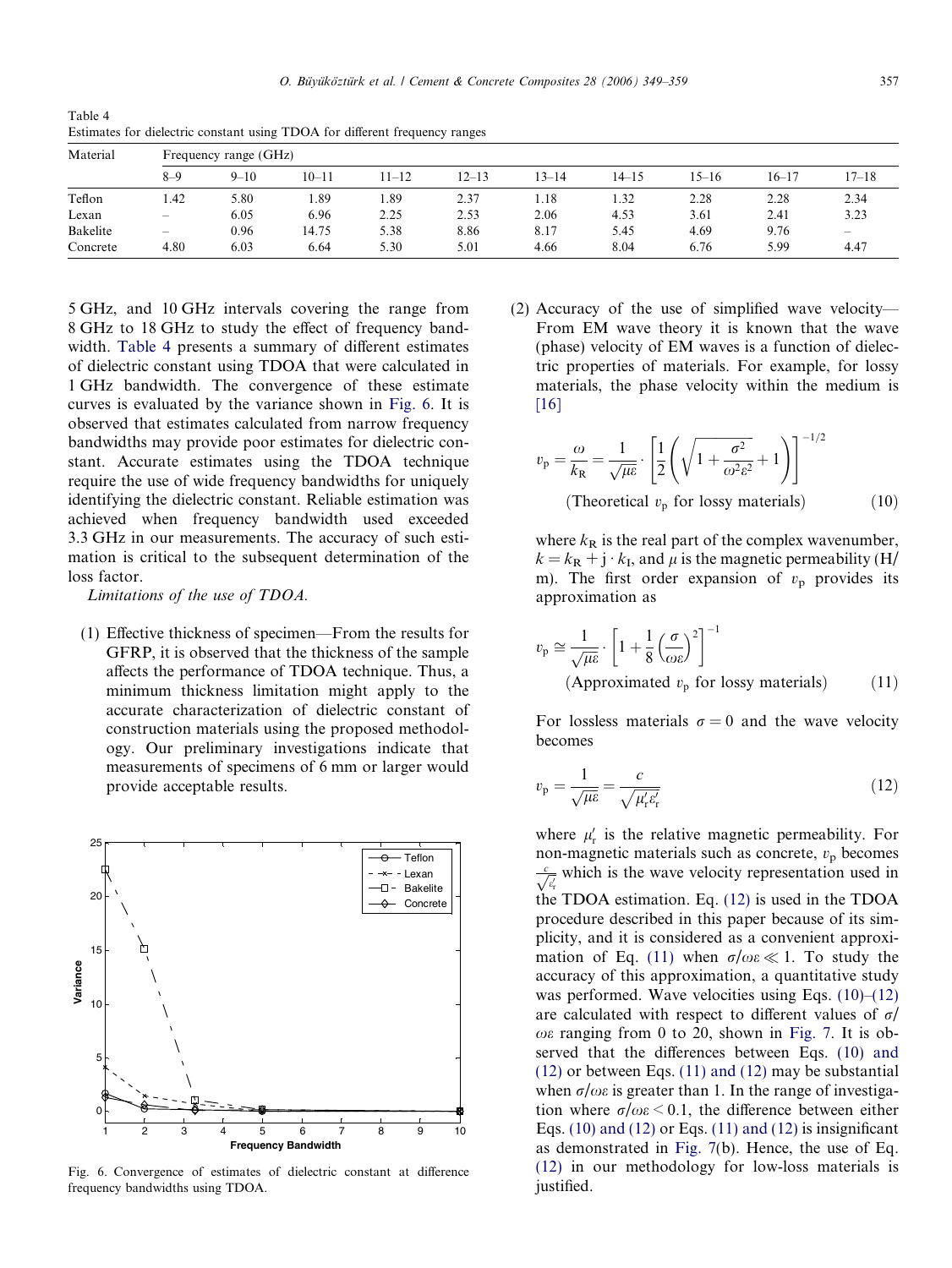<span id="page-9-0"></span>

Fig. 7. Normalized phase velocity vs. loss factor: (a)  $\sigma/\omega \epsilon = 0$ –20, (b)  $\sigma/\omega \epsilon = 0$ –0.1.

#### 5. Conclusion

Non-unique combinations of dielectric constant and loss factor are encountered when lossy materials are measured. In order to resolve this issue, an integrated methodology for determining the unique combination of complex permittivity based on measured transmission coefficient and time difference of arrival (TDOA) information is proposed. The methodology consists of a root-searching procedure based on parametric systems identification and an estimation of the real part of complex permittivity based on TDOA. Studies performed on selected specimens of Teflon, Lexan, Bakelite, and Portland cement concrete show good correlation with previously reported values. One limitation of the proposed method relates to the determination of dielectric constant for very thin specimens such as the GFRP sheet with a thickness of 1.5 mm as used in this study. Our preliminary investigations indicate that the measurement of specimens with a thickness of 6 mm or larger provides satisfactory results. This is not considered to be a significant limitation in measuring properties of construction materials since typical dimensions involved in construction applications are greater than such a thickness. It is anticipated that the proposed methodology will be applicable to the in-situ measurements of dielectric properties in construction applications for effective non-destructive evaluation of materials and structures. The developed method has practical advantage in application to variety of materials. However, the results reported in this paper are preliminary and further validation will be necessary as more measurements become available.

### Acknowledgements

The support for this work was partially provided by the National Science Foundation through Grant CMS-0324607, and by the Massachusetts Institute of Technology (MIT) Lincoln Laboratory through Grant ACC-376 (Advanced Concepts Committee). Wide-bandwidth radar measurements were performed at MIT Lincoln Laboratory

under the supervision of Dennis Blejer. We gratefully acknowledge his efforts and contributions to the research reported in this paper.

#### References

- [1] Al-Qadi IL, Hazin OA, Su W, Riad SM. Dielectric properties of Portland cement concrete at low radio frequencies. ASCE J Mater Civil Eng 1995;7(3):192–8.
- [2] Baker-Jarvis J, Geyer RG, Grosvenor Jr JH, Janezic MD, Jones CA, Riddle B, et al. Dielectric characterization of low-loss materials—a comparison of techniques. IEEE Trans Dielectr Electr Insulat 1998; 5(4):571–7.
- [3] Nicholson AM, Ross GF. Measurement of the intrinsic properties of materials by time domain techniques. IEEE Trans Instrum Measure 1970;IM-19:377–82.
- [4] Arai M, Binner JPG, Cross TE. Estimating errors due to sample surface roughness in microwave complex permittivity measurements obtained using a coaxial probe. Electron Lett 1995;31(2):115–7.
- [5] Deshpande MD, Reddy CJ, Tiemsin PI, Cravey R. A new approach to estimate complex permittivity of dielectric materials at microwave frequencies using waveguide measurements. IEEE Trans Microwave Theory Techn 1997;45(3):359–65.
- [6] Gershon DL, Calame JP, Carmel Y, Antonsen TM, Hutcheon RM. Open-ended coaxial probe for high-temperature and broad-band dielectric measurements. IEEE Trans Microwave Theory Techn 1999; 47(9):1640–8.
- [7] Maurens M, Priou A, Brunier P, Aussudre S, Lopez M, Combes P. Free-space microwave measurement technique for composite minerals. In: Priou A, editor. Progress in electromagnetics research (PIER) 06, 1992. p. 345–85.
- [8] Ghodgaonkar DK, Varadan VV, Varadan VK. A free-space method for measurement of dielectric constants and loss tangents at microwave frequencies. IEEE Trans Instrum Measure 1989;37(3):789–93.
- [9] Aurand JF. Measurement of transient electromagnetic propagation through concrete and sand. Sandia Report 96-2254, Sandia National Laboratory, New Mexico, 1995.
- [10] Stone WC. Non-line-of-sight (NLS) construction metrology. NIST Construction Automation Program Report No. 1, National Institute of Standards and Technology, Maryland, 1996.
- [11] Seo IS, Chin WS, Lee DG. Characterization of electromagnetic properties of polymeric composite materials with free space method. Compos Struct 2004;66:533–42.
- [12] Zhang J, Huang Y. Extraction of dielectric properties of building materials from free-space time-domain measurement. In: Proceedings IEEE 1999 high frequency postgraduate student colloquium, 1999. p. 127–32.